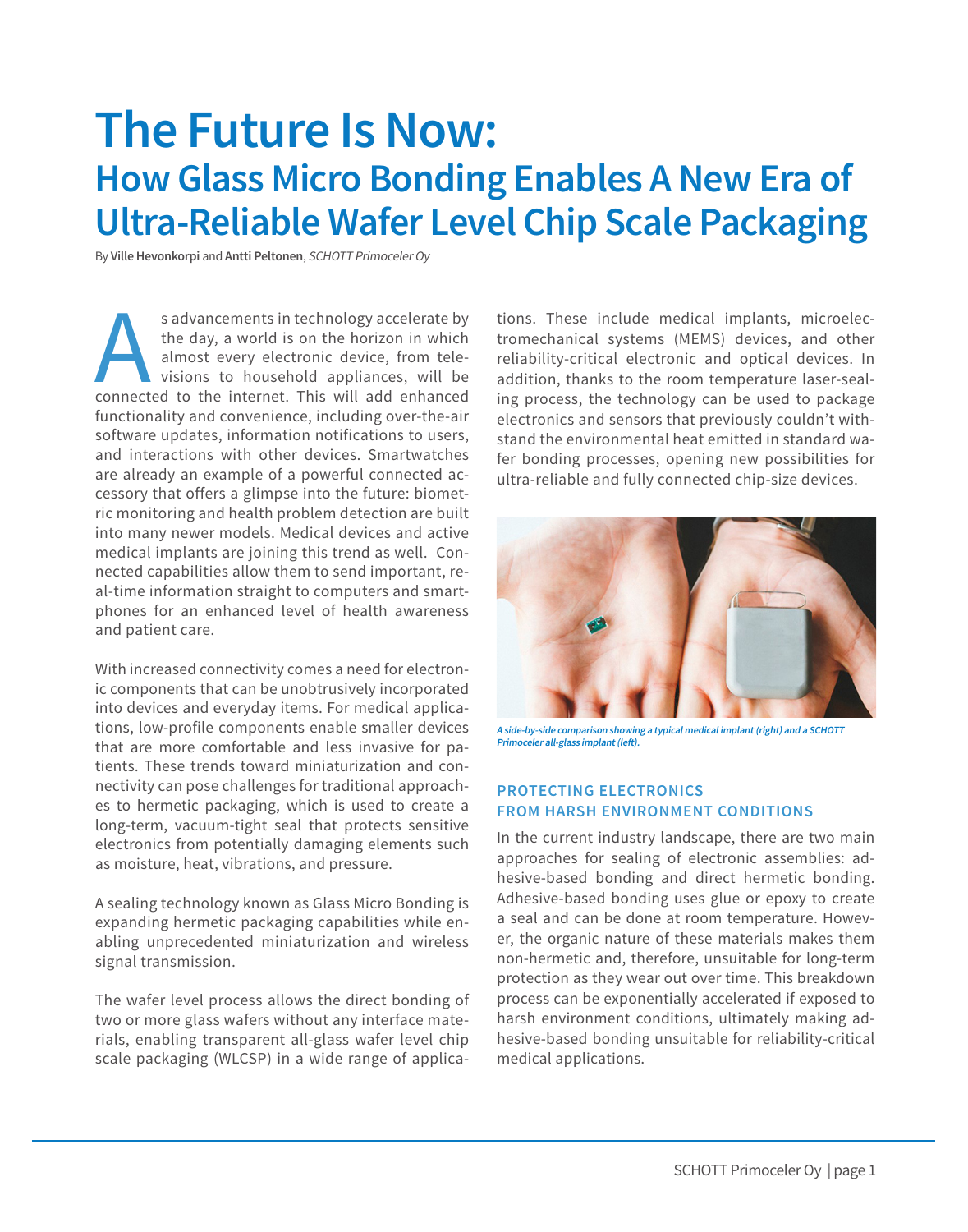In contrast, direct hermetic bonding offers a true hermetic and vacuum-tight seal, delivering the best possible protection for electronics in reliability-critical applications. This makes it the ideal choice for complete electronics protection. Only inorganic materials are used — such as glass, metal, and ceramic — which offer durable seal integrity and remain reliably intact, even under extraordinarily harsh environmental surroundings. Direct hermetic bonding offers significant advantages; however, commonly known hermetic sealing technologies such as glass-to-metal or ceramic-to-metal sealing technologies have certain size limitations. While they can be made in very small form factors (as small as a few millimeters), new demands in cutting-edge devices for extreme miniaturization as well as radio frequency (RF) functionality pose a challenge as the boundaries of miniaturization continue to be tested.

Glass Micro Bonding is an innovative process that opens new doors for wafer-scale sealing of electronics with all-glass hermetic electronic packages. The hermetic seal is formed using an extremely precise laser to fuse glass-to-glass by melting only the cross section where the glass meets — an area of just a few microns — while leaving all other surfaces untouched. This one-step manufacturing process does not require any type of adhesive or additive materials and forms a true direct hermetic seal between the glass wafers.

The extremely small and isolated area heated by Glass Micro Bonding to form the seal allows even the most heat-sensitive electronics and sensors to be vacuum-sealed in an all-glass hermetic package at room temperature. This opens new doors for Glass Micro Bonding to be used for hermetic sealing in microfluidic devices or sensors that may contain a sensitive organic layer or coating applicable to their specific function.

Glass Micro Bonding is a simple, straightforward process that does not require any additive materials and can be performed with new glass types that offer excellent biocompatibility. This makes it an ideal technology for medical applications in which biocompatibility is of paramount importance — particularly for implantable devices. There is also a decreased likelihood of reactions with other materials. Such a reaction could cause materials to break down, leading to device malfunction. In addition, the extremely



**An explosion view diagram of a device encapsulated with Glass Micro Bonding.**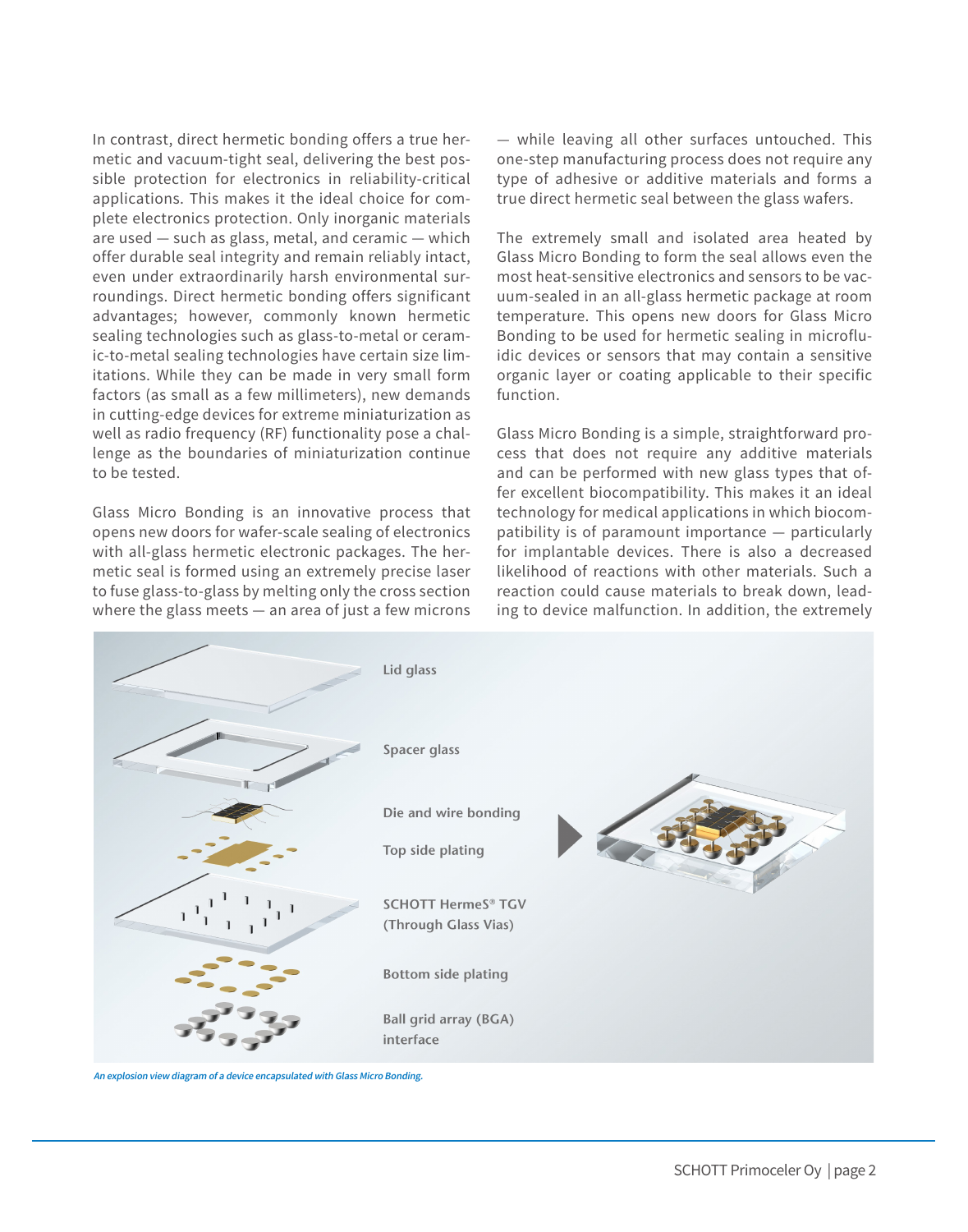small and precise seal areas add negligible bulk to the electronic components.

While the technology allows for the use of wafers with hermetically sealed-in through-glass vias, a notable advantage of Glass Micro Bonding is that its transparent glass encapsulation can even eliminate the need for wired connections — RFs can travel through the all-glass package. This can reduce both bulk and complexity in device designs while also allowing devices to be internet-connected by emitting and receiving over-the-air data signals. This is extremely intriguing in medical device and implantable applications, as RF can be used for live monitoring as well as reprogramming or updating a device without removing it from its existing setting. Glass Micro Bonding also enables sealed electronics to be combined with chip-based optical components to create optical devices for sensing, imaging, or telecommunications applications.

Components sealed with this new technology can be as small as a few cubic millimeters. The technique is very flexible and can be performed on a chip-scale all the way up to wafers as large as 12 inches, making it simple and cost-effective to scale up for high-volume manufacturing.

### **REVOLUTIONARY STEPS ALREADY BEING TAKEN IN MEDICAL AND AEROSPACE SETTINGS**

Glass Micro Bonding creates an extremely robust and reliable seal that encapsulates sensitive electronics, supporting long-term reliable electronic device operation. The technology is quickly becoming established in applications where failure is not an option and ultra-miniaturization is an advantage or requirement, particularly for medical devices and implants as well as aerospace settings.

Israel-based Nano Retina is using Glass Micro Bonding to seal and protect electronics in a retinal implant device designed to help restore vision in individuals with blindness from retinal degenerative disease. It was key that the sealing technology not only be clear so it can be used in the eye, but also extremely low profile while maintaining strength and reliability. The implantable device, which works with a set of eyeglasses worn by the patient, replaces the functionality of damaged photoreceptor cells in the eye and creates electrical stimulation that activates remaining healthy retinal cells.

Further adding to a reputation of reliability is the use of Glass Micro Bonding in electronic components onboard satellites, where repair or replacement processes of any kind are typically not an option due to inaccessibility in space. Glass Micro Bonding can support the longevity of key components for the lifetime of the satellite and also withstand the extreme conditions present during launch and orbit. The European Space Agency is using Glass Micro Bonding for robust packaging of an optical sensor with sealed-in electrical feedthroughs, which has already seen success in several test projects.

## **WHAT DOES THE FUTURE HOLD?**

Today, most medical diagnostic tests require a blood test at a doctor's office, which is then sent to a lab for analysis. Results can take anywhere from a few hours to several days or even weeks for non-standard tests. Extremely small implantable sensors are an innovation that could remedy this less-than-ideal reality: by continuously gathering data and monitoring blood status in the body, trips to the doctor can be reduced, and safety can even be enhanced with real-time alerts of any abnormal readings. Glass Micro Bonding could help push these developments forward and make such sensors an everyday reality with ultra-miniaturized biocompatible glass packages that enable RF transmission and even potential wireless charging capabilities.

Environmental sensing is another application area that could benefit from this new technology. Glass Micro Bonding could be combined with high-quality optics to make small devices that provide images or analytical information by continuously monitoring the environment. Examples of this include light detection and ranging (LiDAR) for automotive applications, such as autonomous driving, and a variety of other applications requiring high-performance micro-optics components.

#### **FROM CONCEPT TO COMPLETION**

Glass Micro Bonding is a specialized and proprietary technology that is helping overcome hurdles in hermetic packaging limitations that have previously seemed insurmountable. SCHOTT Primoceler Oy uses a highly collaborative process to work with customers incorporating this new hermetic sealing technology into products. From concept development to prototyping, testing, and manufacturing scale-up, the com-